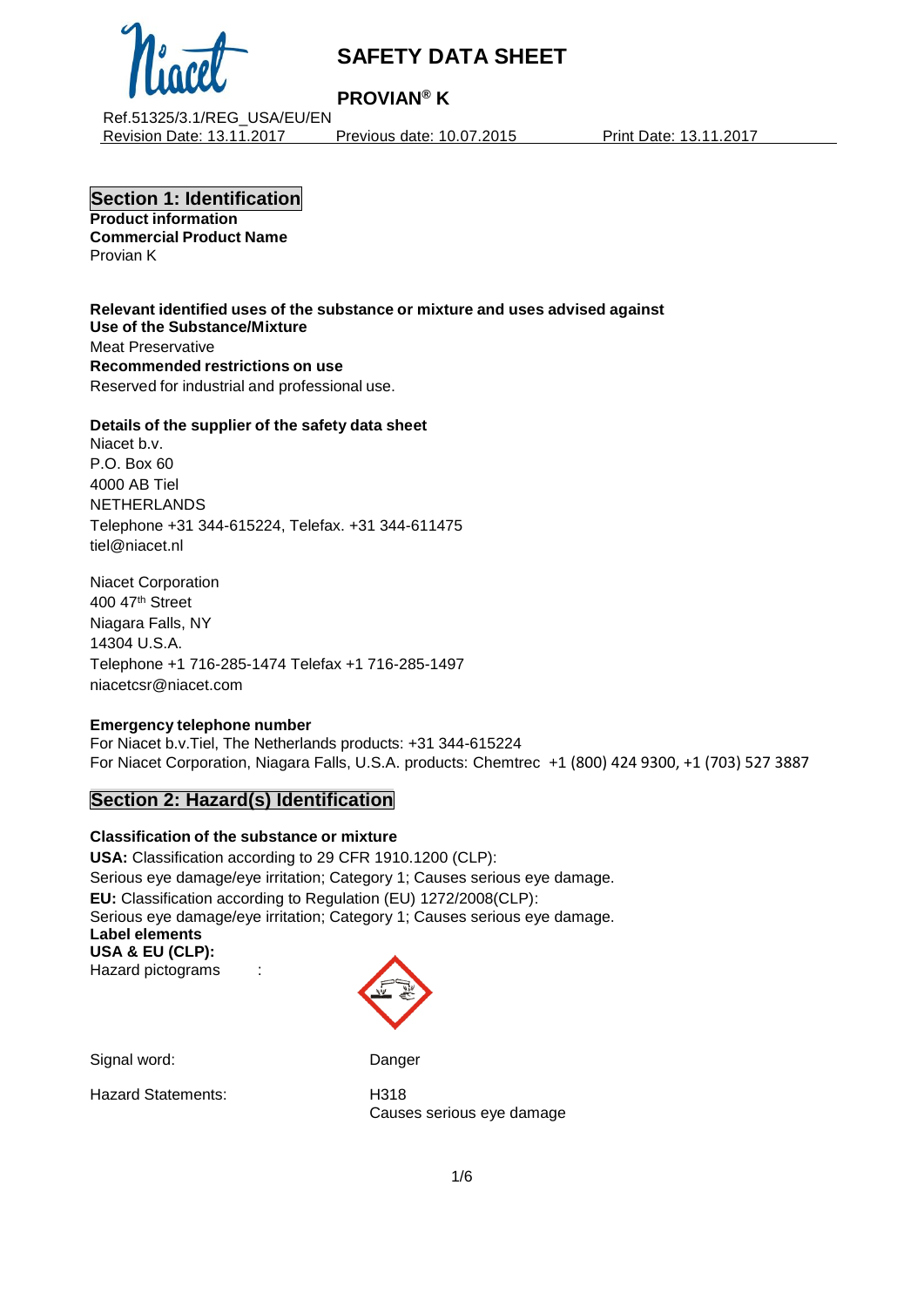

**PROVIAN® K**

| Ref.51325/3.1/REG_USA/EU/EN                             |                                   |                                                                                                                                     |  |
|---------------------------------------------------------|-----------------------------------|-------------------------------------------------------------------------------------------------------------------------------------|--|
| Revision Date: 13.11.2017                               | Previous date: 10.07.2015         | Print Date: 13.11.2017                                                                                                              |  |
|                                                         | $P305 + P351 + P338$              |                                                                                                                                     |  |
| Precautionary statements:                               |                                   | IF IN EYES: Rinse cautiously with water for several minutes.<br>Remove contact lenses, if present and easy to do. Continue rinsing. |  |
| Prevention:                                             | P <sub>280</sub>                  | Wear protective gloves/ protective clothing/eye protection.                                                                         |  |
| Response:                                               | P310                              | Immediately call a POISON CENTER or doctor/ physician.                                                                              |  |
| Hazardous components which must be listed on the label: | CAS 4251-29-0 Potassium diacetate |                                                                                                                                     |  |
| Further information:                                    | EC directives.                    | The product is classified and labelled in accordance with US and                                                                    |  |
| Other hazards:                                          | None known                        |                                                                                                                                     |  |
| Section 3: Composition/Information on Ingredients       |                                   |                                                                                                                                     |  |

#### **Hazardous Substances present in the product:**

| Potassium diacetate | CAS 4251-29-0                                                                |
|---------------------|------------------------------------------------------------------------------|
|                     | EINECS 224-217-7                                                             |
| Classification      | Serious eye damage/eye irritation; Category 1; Causes serious eye<br>damage. |
| Hazard statements   | $\therefore$ H318.                                                           |
| Other descriptions  | Potassium hydrogen di(acetate)                                               |

Contains 5-30 % w/w Potassium diacetate

## **Section 4: First-Aid Measures**

#### **Description of first aid measures Inhalation** Remove to fresh air. Keep patient warm and at rest. In case of feeling unwell consult a physician. **Skin contact** Rinse with plenty of water. If symptoms persist, call a physician. **Eye contact** Rinse immediately with plenty of water, also under the eyelids, for at least 15 minutes. Seek medical advice. **Ingestion** Rinse mouth with water. Obtain medical attention.

# **Most important symptoms and effects, both acute and delayed**

Symptoms : Risk of serious damage to eyes.

**Indication of immediate medical attention and special treatment needed, if necessary** Treatment **in the Communist Communist Communist Communist Communist Communist Communist Communist Communist Communist Communist Communist Communist Communist Communist Communist Communist Communist Communist Communist Comm** 

## **Section 5: Fire-Fighting Measures**

#### 2/6 **Extinguishing media** Water spray, Foam, Dry Chemical or Carbon dioxide (CO2) Unsuitable extinguishing media: None **Special hazards arising from the substance or mixture**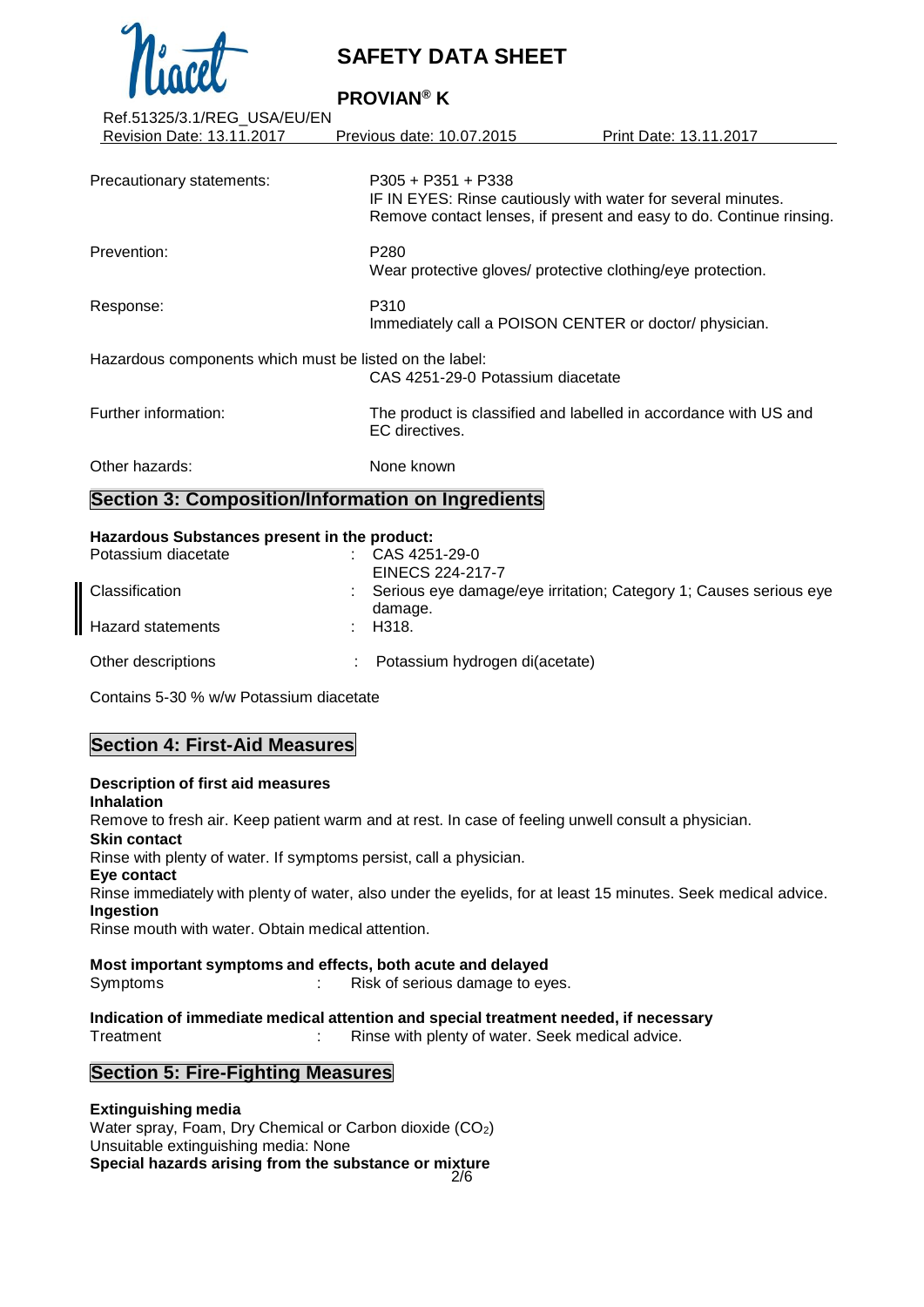

# **PROVIAN® K**

Ref.51325/3.1/REG\_USA/EU/EN Revision Date: 13.11.2017 Previous date: 10.07.2015 Print Date: 13.11.2017

Heating can release hazardous gasses. Potassium oxides, carbon oxides (COx), acetic acid **Special protective actions for fire-fighters**

In the event of fire, wear self-contained breathing apparatus. **Specific methods** No special requirements.

## **Section 6: Accidental Release Measures**

**Personal precautions, protective equipment and emergency procedures**

Avoid dust formation. Avoid contact with eyes. Use personal protective equipment. For personal protection see section 8.

**Environmental precautions**

Try to prevent the material from entering drains or water courses.

**Methods and materials for containment and cleaning up**

Sweep up and shovel into suitable containers for disposal. Smaller spills can be flushed away with plenty of water to remove the product. Dispose of in compliance with local and national regulations.

## **Section 7: Handling and Storage**

#### **Precautions for safe handling**

Ensure adequate ventilation. Avoid contact with skin, eyes and clothing. Do not breathe dust. Keep container closed when not in use.

Ensure that eyewash stations and safety showers are close to the workstation location.

**Conditions for safe storage, including any incompatibilities**

The product is very hygroscopic. Keep containers tightly closed in a dry, cool and well-ventilated place. Store in original container.

Materials to avoid: Acids and bases, oxidizing agents.

**Specific end uses**

Meat Preservative

## **Section 8: Exposure Controls/Personal Protection**

**Exposure Limit Values**

Contains no substances with occupational exposure limit values.

**Exposure controls**

#### **Appropriate engineering controls**

Handle in accordance with good industrial hygiene and safety practice. Provide appropriate exhaust ventilation at places where dust is formed. In case of insufficient ventilation, wear suitable respiratory equipment.

**Individual protection measures, such as personal protective equipment Hand protection** Glove material: PVC

Glove material: Rubber gloves

#### **Eye protection**

Tightly fitting safety goggles or face-shield.

**Skin and body protection**

Work clothing.

**Respiratory protection**

Respirator must be worn if exposed to dust (with a P1 dust filter).

## **Section 9: Physical and Chemical Properties**

Appearance (physical state, color, etc.): white solid, powder, granules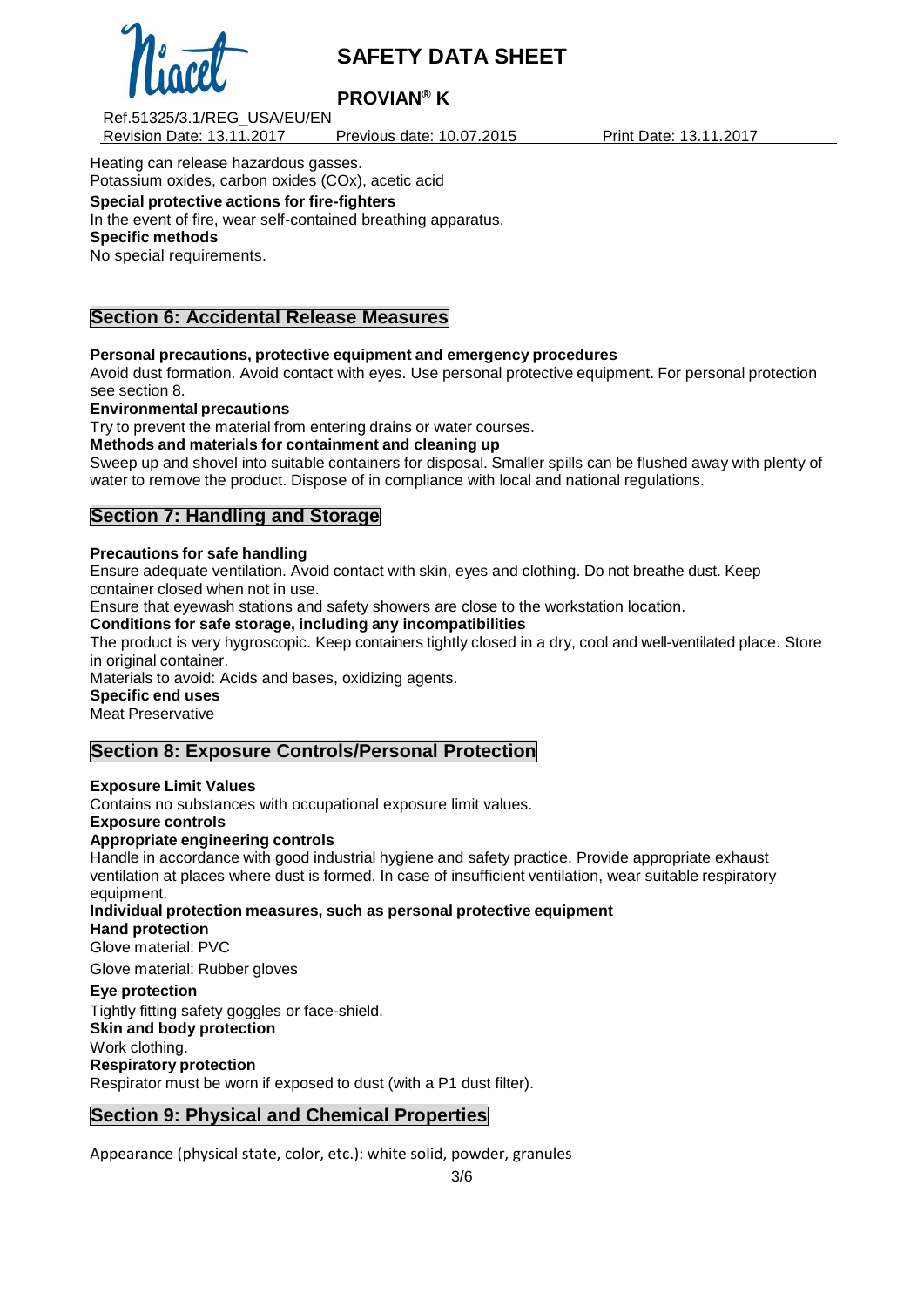

# **PROVIAN® K**

Ref.51325/3.1/REG\_USA/EU/EN Revision Date: 13.11.2017 Previous date: 10.07.2015 Print Date: 13.11.2017

Odor: very faint smell of acetic acid Odor threshold: No information available pH: 5-6 (1% w/w) Melting point/freezing point: No information available Initial boiling point and boiling range: No information available Flash point: No information available Evaporation rate: No information available Flammability (solid, gas): Non flammable Upper/lower flammability or explosive limits: No data available Vapor pressure: No information available Vapor density: No information available Relative density: approx. 750 kg/m<sup>3</sup> / 46.8 lb/ft<sup>3</sup> Solubility(ies): soluble Partition coefficient: n-octanol/water: No information available Auto-ignition temperature: No information available Decomposition temperature: No information available Viscosity: No information available

## **Section 10: Stability and Reactivity**

**Reactivity** No dangerous reaction known under conditions of normal use. **Chemical stability** Stable under normal conditions.

**Possibility of hazardous reactions** Hazardous reactions: None known. **Conditions to avoid** Conditions to avoid: Stable under recommended storage conditions. The product is very hygroscopic. Avoid moisture. **Incompatible materials** Acids and bases, oxidizing agents. **Hazardous decomposition products** Potassium oxides, carbon oxides (COx), acetic acid

## **Section 11: Toxicological Information**

**Information on toxicological effects Acute toxicity** No data available

**Irritation and corrosion** Skin: No data available Eyes: Risk of serious damage to eyes.

**Sensitisation** No data available **Long term toxicity** No data available

**Human experience** Inhalation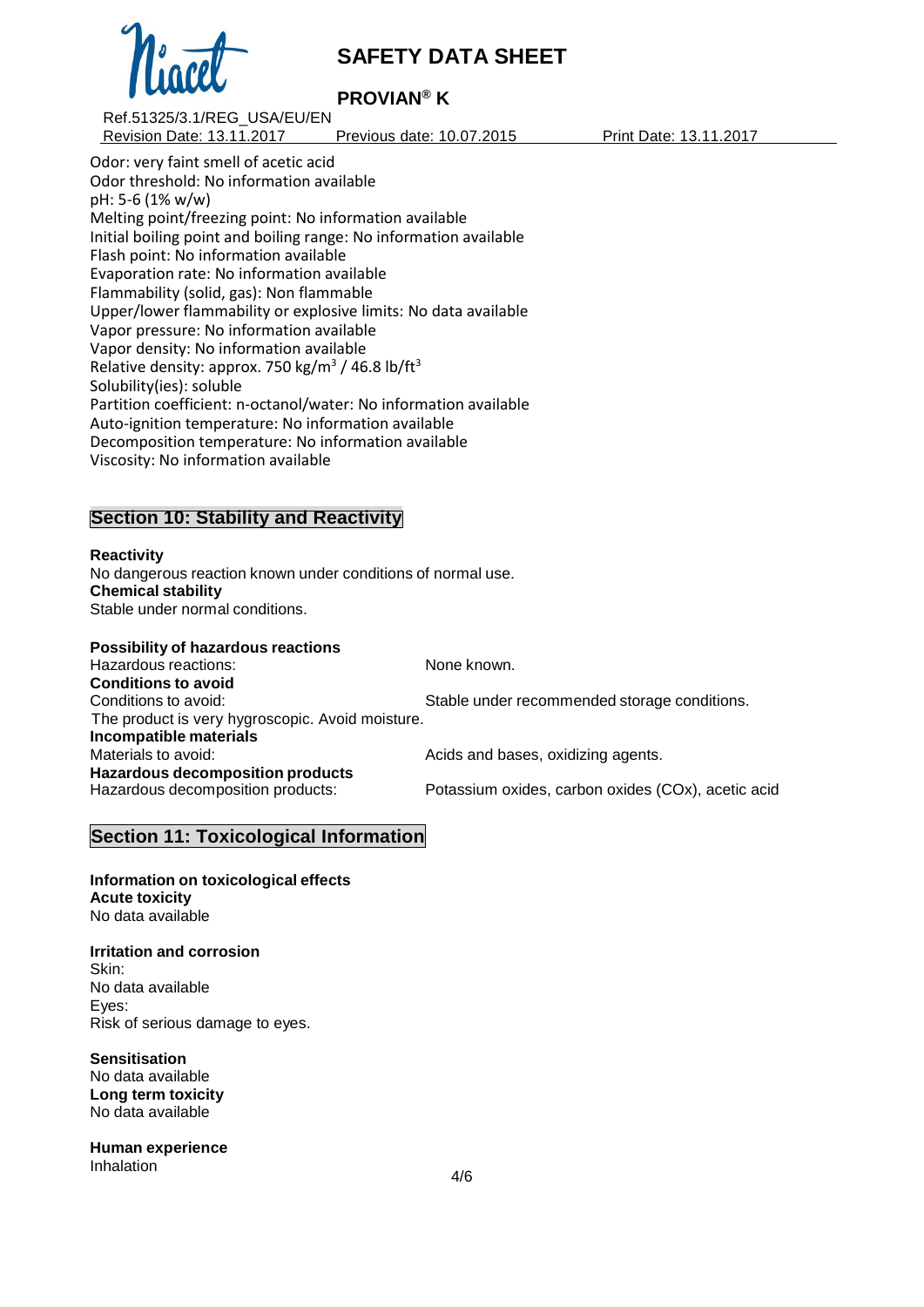

# **PROVIAN® K**

Ref.51325/3.1/REG\_USA/EU/EN Revision Date: 13.11.2017 Previous date: 10.07.2015 Print Date: 13.11.2017

Exposure to dust at high concentrations. Symptoms: Irritation Skin contact Repeated or prolonged exposure: May cause mild irritation. Eye contact Repeated or prolonged exposure: May cause mild irritation. Ingestion Repeated or prolonged exposure: May cause mild irritation

### **Carcinogenicity**

IARC: No component of this product present at levels greater than 0.1% is identified as probable, possible or confirmed human carcinogen by IARC.

## **Section 12: Ecological Information**

**Ecotoxicity effects Aquatic toxicity** no data available

**Toxicity to other organisms** no data available

**Persistence and degradability**

Biological degradability: Readily biodegradable

#### **Bioaccumulative potential**

Bioaccumulation is unlikely. Partition coefficient: No information available

# **Mobility in soil**

**Mobility** Potassium hydrogen di(acetate): Water solubility: 50% (25°C) / 50% (77°F) Water soluble. Stays in water phase. non-volatile

#### **Results of PBT and vPvB assessment**

This substance is not considered to be persistent, bioaccumulating nor toxic (PBT).

## **Section 13: Disposal Considerations**

**Waste treatment methods**

**Product Product Dispose of in compliance with local and national regulations.** 

## **Section 14: Transport Information**

**UN number**

**Land transport Not classified as dangerous in the meaning of transport regulations Sea transport** Not classified as dangerous in the meaning of transport regulations **Air transport** Not classified as dangerous in the meaning of transport regulations

## **Section 15: Regulatory Information**